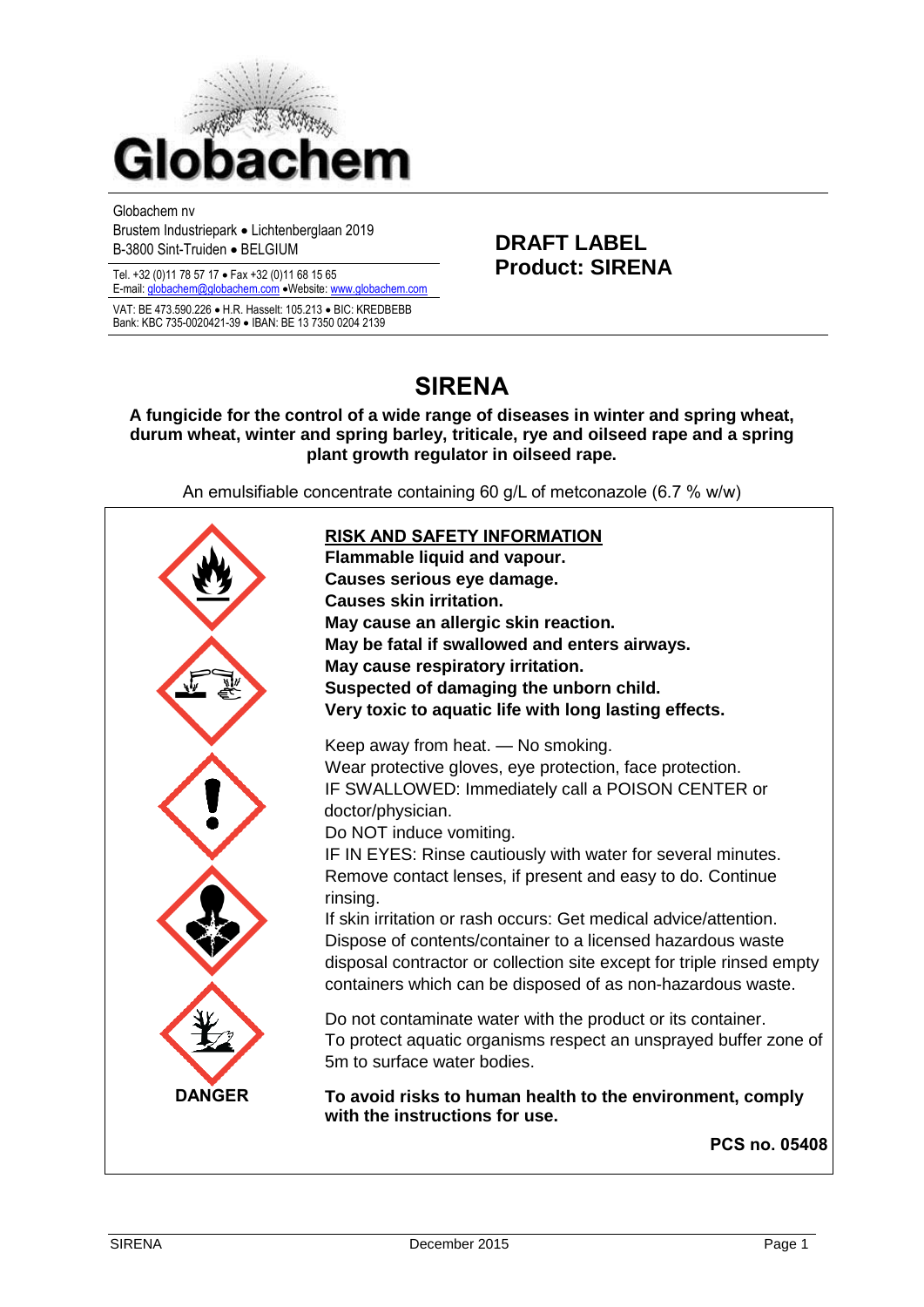

#### **IMPORTANT INFORMATION**

| FOR USE ONLY AS AN AGRICULTURAL FUNGICIDE AND PLANT GROWTH REGULATOR                        |                                             |                                        |                                    |
|---------------------------------------------------------------------------------------------|---------------------------------------------|----------------------------------------|------------------------------------|
| <b>Crops</b>                                                                                | <b>Maximum</b><br>individual dose<br>(L/ha) | <b>Maximum</b><br>total dose<br>(L/ha) | Latest time of application         |
| Winter wheat, spring wheat, durum wheat,<br>winter barley, spring barley, triticale and rye | 1.5                                         | 3.0                                    | Before early milk stage<br>(GS 73) |
| Oilseed rape                                                                                | 12                                          | 2.4                                    | 10% of pods at final size          |

**Other specific restrictions:** 

**A minimum interval of 14 days must be observed between applications on oilseed rape. A minimum interval of 21 days must be observed between applications on cereals. This product must not be used alone for control of Septoria or powdery mildew.**

#### **READ THE LABEL BEFORE USE, USING THIS PRODUCT IN A MANNER THAT IS INCONSISTENT WITH THE LABEL MAY BE AN OFFENCE. FOLLOW THE CODE OF PRACTICE FOR USING PLANT PROTECTION PRODUCTS.**

#### **FOR PROFESSIONAL USE ONLY**

#### **PROTECT FROM FROST**

### **SHAKE WELL BEFORE USE**

For 24 hour emergency information contact Globachem n.v. Telephone: +32 11 78 57 17

**Registration holder: GLOBACHEM NV** Brustem Industriepark- Lichtenberglaan 2019 B-3800 Sint-Truiden - Belgium Tel: +32 11 78 57 17 - Fax: +32 11 68 15 65 E-mail: [globachem@globachem.com](mailto:globachem@globachem.com) Web: [www.globachem.com](http://www.globachem.com/)

**Contents: 2 – 5 – 10 – 20 litres ℮**

**Batch No: see bottle**

# **SAFETY PRECAUTIONS**

# **OPERATOR PROTECTION**

Engineering control of operator exposure must be used where reasonably practicable in addition to the following personal protective equipment:

WEAR SUITABLE PROTECTIVE CLOTHING (COVERALLS), SUITABLE PROTECTIVE GLOVES AND FACE PROTECTION (FACESHIELD) when handling the concentrate.

WEAR SUITABLE PROTECTIVE CLOTHING (COVERALLS) AND SUITABLE PROTECTIVE GLOVES when handling contaminated surfaces.

IF YOU FEEL UNWELL, seek medical advice immediately (show the label where possible). WASH ALL PROTECTIVE CLOTHING thoroughly after use, especially the insides of gloves. WHEN USING DO NOT EAT, DRINK OR SMOKE

# **STORAGE AND DISPOSAL**

KEEP AWAY FROM FOOD, DRINK AND ANIMAL FEEDINGSTUFFS. KEEP OUT OF REACH OF CHILDREN. KEEP IN ORIGINAL CONTAINER, tightly closed, in a safe place.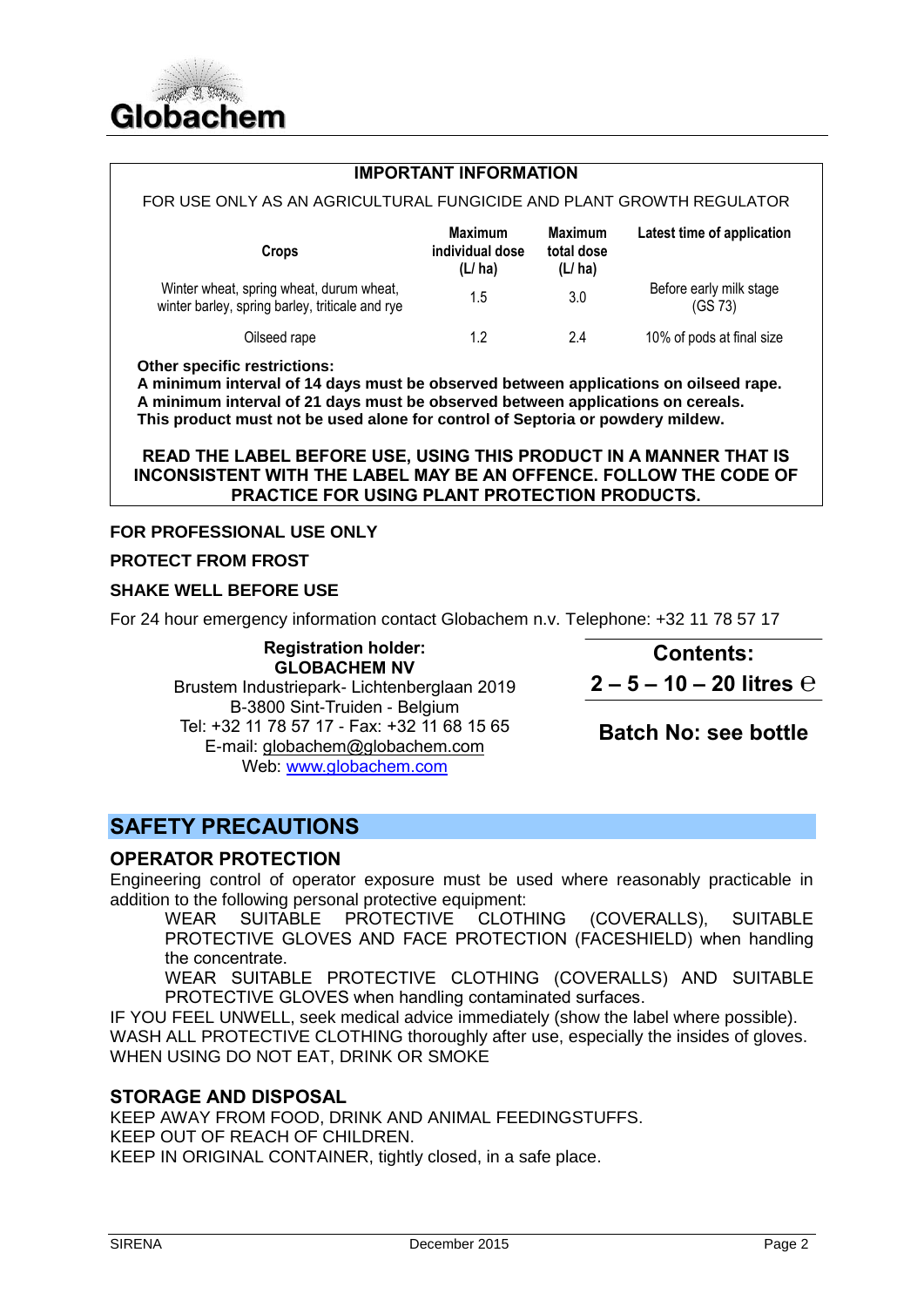

RINSE CONTAINER THOROUGHLY by using an integrated pressure rinsing device or manually rinsing three times. Add washings to sprayer at time of filling and dispose of container safely.

DO NOT RE-USE CONTAINER for any purpose. PROTECT FROM FROST. DO NOT STORE IN DIRECT SUNLIGHT.

# **DIRECTIONS FOR USE**

IMPORTANT: This information is approved as part of the product label. All instructions within this section must be read carefully in order to obtain safe and successful use of this product.

#### **GENERAL INFORMATION**

SIRENA is a broad spectrum fungicide with curative and protectant activity, which can be used on all commercial varieties of winter and spring wheat, durum wheat, winter and spring barley, triticale and rye. SIRENA can also be used on oilseed rape. When applied to oilseed rape in the spring, SIRENA can provide plant growth regulation in the form of a reduction in crop height.

#### **RESTRICTIONS/WARNINGS**

Do not apply to oilseed rape crops that are damaged or stressed from factors such as previous product use, adverse weather conditions (e.g. drought, frost or waterlogging), nutrient deficiency or pest attacks.

SIRENA is formulated specifically for use on oilseed rape. The addition of further adjuvants is not advised.

SIRENA should not be applied with pyrethroids to flowering oilseed rape.

Ensure the sprayer is free from previous chemical residues that may harm the crop. Use of a detergent cleaner is advised before and after use.

Avoid spray drift on to neighbouring crops and field margins.

### **CROP RECOMMENDATIONS**

#### **Cereals**

SIRENA is a broad spectrum fungicide with curative and protectant activity which can be used on all commercial varieties of winter and spring wheat, durum wheat, winter and spring barley, triticale and rye for disease control as summarised below:

|                                                   | Wheat     | <b>Barley</b> | <b>Triticale</b> | Rye       |
|---------------------------------------------------|-----------|---------------|------------------|-----------|
| Septoria Leaf Blotch (Mycosphaerella graminicola) | МC        |               | МC               |           |
| Glume blotch (Septoria nodorum)                   | <b>MC</b> |               | <b>MC</b>        |           |
| Yellow rust                                       |           |               |                  |           |
| Brown rust                                        |           |               |                  |           |
| Rhynchosporium secalis (leaf scald)               |           | R             |                  | R         |
| Net blotch                                        |           | R             |                  |           |
| Powdery Mildew (Blumeria graminis)                | МC        | MC.           | <b>MC</b>        | <b>MC</b> |
| Fusarium Ear blight                               |           |               | R                |           |

 $C = \text{full control}$  MC = moderate control

 $R =$  reduction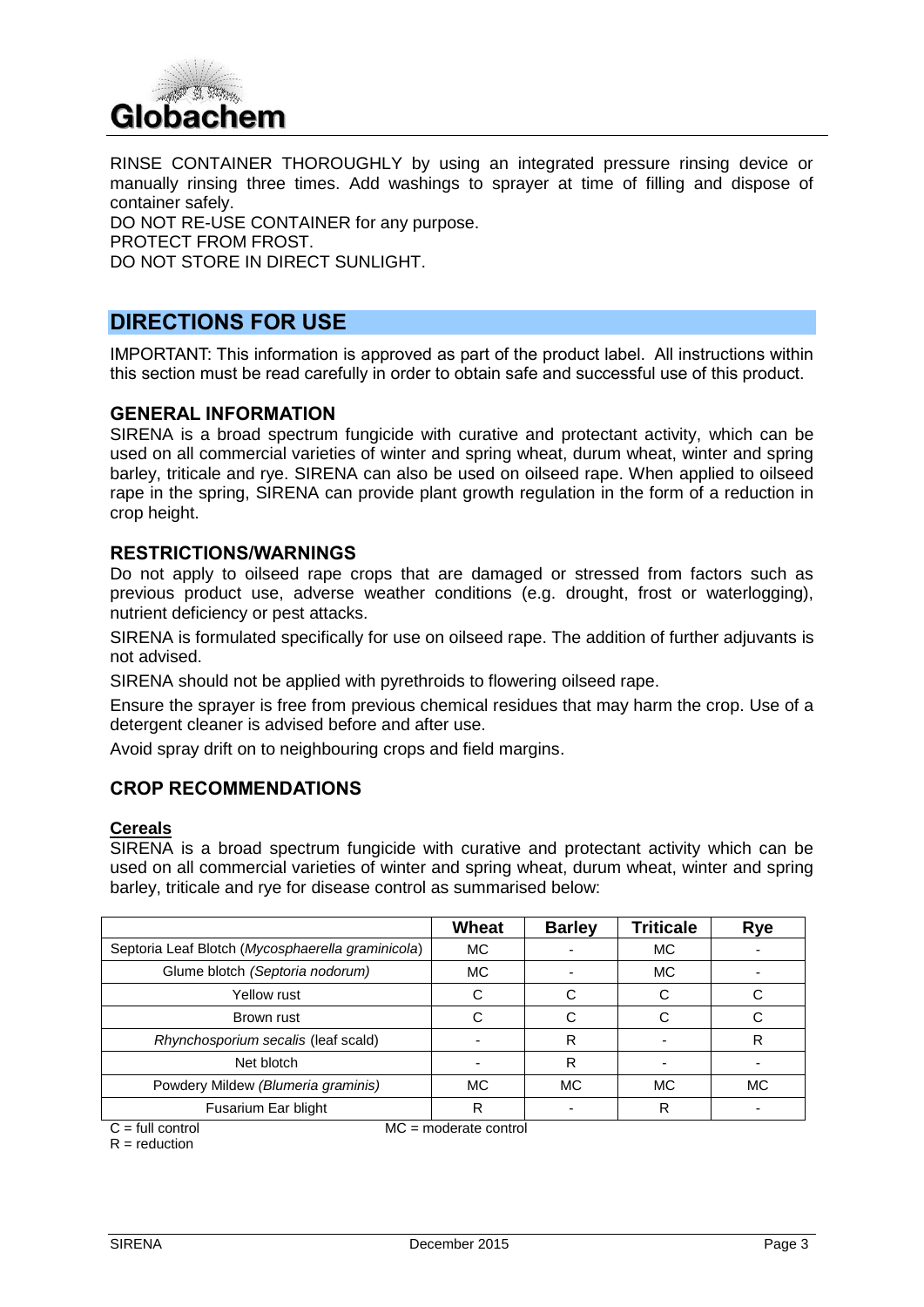

#### Time of application

Apply as soon as diseases start to develop in the crop and repeat as required.

Application at an early stage of mildew development (not more than 3% infection on any green leaf) will give moderate control. Where mildew has become established, the use of a specific mildewicide will improve control and help prevent the development of resistant strains.

For optimum results on yellow rust apply before any leaf has more than 1% infection or as a preventative treatment on susceptible varieties after the flag leaf has fully emerged (GS 39).

Good reduction of ear *Fusarium* may be achieved when applied between full ear emergence and anthesis complete (GS 69).

For control of brown rust treat susceptible varieties as soon as rust is seen and spray more resistant varieties before any of the top three leaves have more than 1-2% infection.

Spray as soon as net blotch is seen on any of the top three leaves. A further treatment will be necessary where disease is well established

Rate of Application 1.5 L/ha

#### **Oilseed rape**

All varieties of oilseed rape may be treated.

#### Disease control

SIRENA provides control of *Alternaria*, and a reduction of phoma leaf spot, phoma stem canker (*Phoma lingam*) and light leaf spot.

|              | Alternaria spp | Phoma leaf spot & phoma stem canker | Light leaf spot |
|--------------|----------------|-------------------------------------|-----------------|
|              |                | (Phoma lingam)                      |                 |
| Oilseed rape | Control        | Reduction                           | Reduction       |

#### Time of application

Apply as soon as diseases start to develop, and repeat as required.

#### Rate of application

 $1.2$  L/ha

#### **Crop height reduction**

When applied to oilseed rape in the spring, SIRENA can provide plant growth regulation in the form of a reduction in crop height.

#### Time of application

Apply during stem extension in the spring, once the oilseed rape crop is actively growing (GS 31-51)

#### Rate of application 1.2 L/ha

#### **FOLLOWING CROPS**

After treating a cereal or oilseed rape crop with SIRENA, the crops listed below may be sown as a following crop:

| <b>Beans</b> | Clover  | Oilseed rape | Ryegrass   |
|--------------|---------|--------------|------------|
| Cabbage      | ∟ettuce | Onions       | Sugar beet |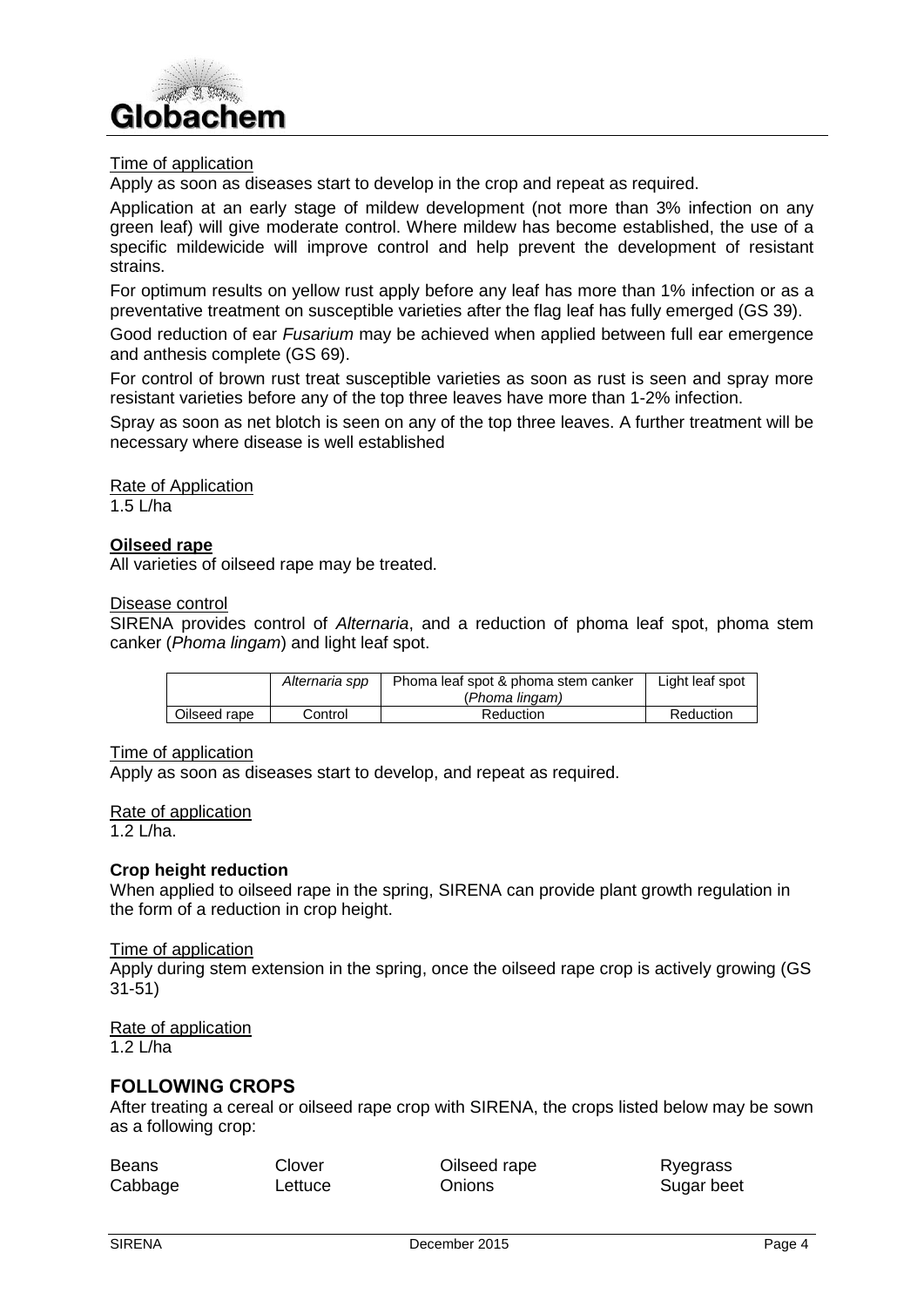

Carrots **Carrots** Linseed Peas Peas Sunflower Cereals Maize Potatoes

The effects of SIRENA on other crops has not been assessed.

# **WATER VOLUMES**

In cereals apply SIRENA in 200 to 300 L/ha water

In oilseed rape apply SIRENA in 200-400 L/ha water.

Apply as a MEDIUM spray, as defined by BCPC. In dense crops use the higher volume to achieve adequate penetration and good coverage of the crop.

To ensure optimum spray coverage and minimize spray drift, adjust the spray boom to the appropriate height above the crop, according to guidance provided by the sprayer and/or nozzle manufacture.

Sprayers should be thoroughly cleaned out immediately after use.

Qualified approval

SIRENA may be applied in reduced water volumes as specified in the table below, although efficacy at this reduced volume has not been evaluated. Application of this product at reduced-volume is at user's risk with regard to biological efficacy.

| Crop                                                                                     | Rate       | Minimum water volume |
|------------------------------------------------------------------------------------------|------------|----------------------|
| Winter wheat, spring wheat, durum wheat,<br>winter barley, spring barley, triticale, rye | 1.5 $L/ha$ | 110 L/ha             |
| Oilseed rape                                                                             | 1.2 $L/ha$ | 90 L/ha              |

### **MIXING AND APPLICATION**

Three quarters fill the tank with water and start the agitation. To ensure thorough mixing of the product, invert the container several times before opening. Add the required quantity of SIRENA to the spray tank while re-circulating. Fill up the tank with water and continue agitation until spraying is completed.

On emptying the container, rinse container thoroughly by using an integrated pressure rinsing device or manually rinsing three times. Add washings to spray tank at time of filling and dispose of container safely.

# **TANK CLEANING PROCEDURE**

To avoid subsequent injury to crops other than cereals, all spraying equipment must be thoroughly cleaned after use. Rinse the tank three times with clean water and spray the further diluted rest onto the target crop.

# **RESISTANCE**

SIRENA contains metconazole, a DMI fungicide. Resistance to some DMI fungicides has been identified in Septoria leaf blotch (*Mycosphaerella graminicola*) which may seriously affect the performance of some products. For further advice on resistance management in DMIs contact your agronomist or specialist advisor.

Cereal Powdery mildew strains with decreased sensitivity to triazoles are common. Where these occur or develop, SIRENA may not give satisfactory control.

For crop/pathogen situations where repeated spray applications are required, alternation or mixtures with an effective non cross-resistant fungicide are recommended. Fungicide use